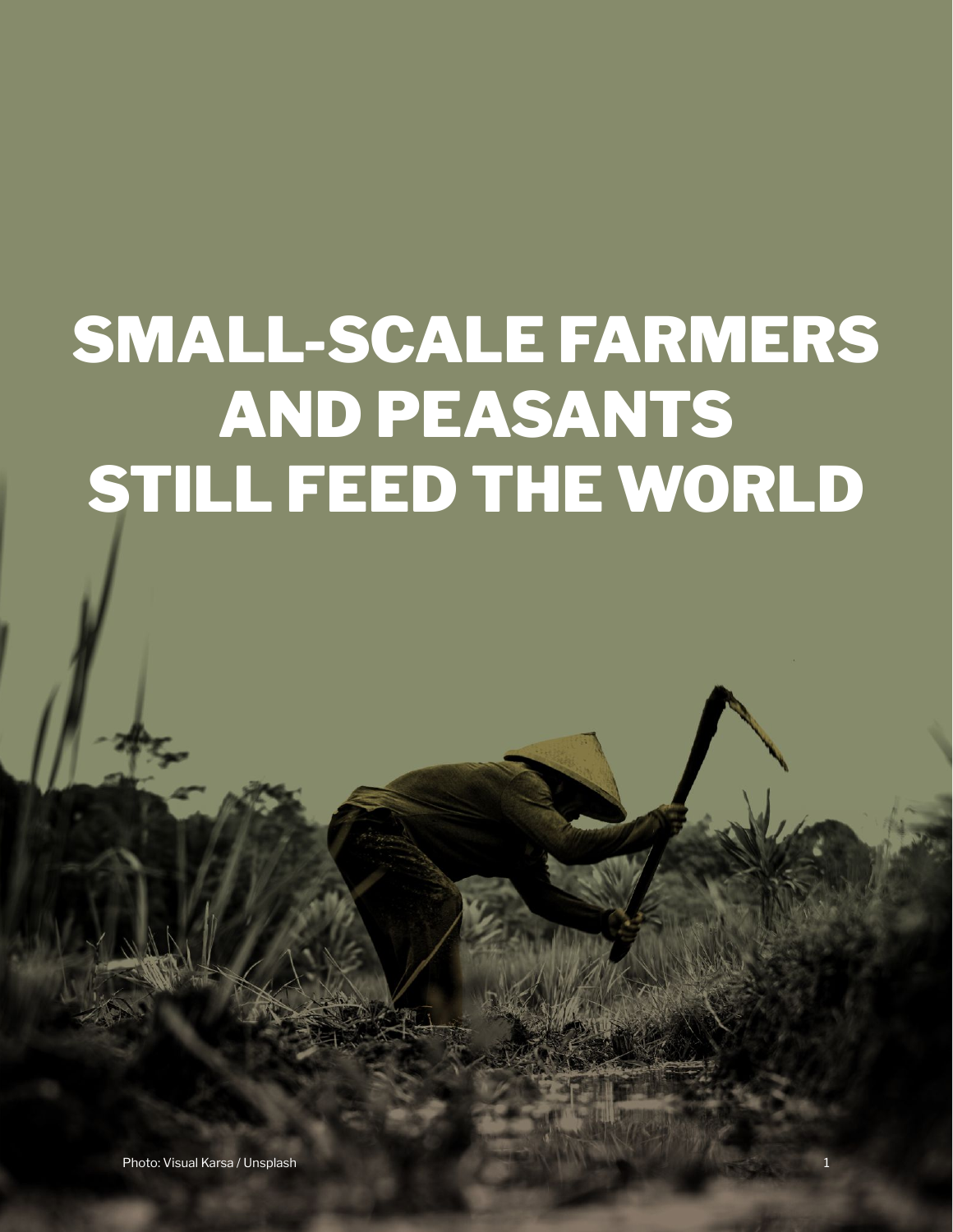## **OVERVIEW: EXPLAINING COMPETING CLAIMS OF 70% VS. 30% AND WHY IT MATTERS**

A debate has emerged as to what proportion of the global food supply is produced by small-scale food producers — one that may have big implications for policy-making addressing hunger. Civil society organisations and peasant movements have estimated that around 70% of the world is fed by small-scale farmers and peasants. However, two recent academic papers are claiming that small farm producers really only feed about one third of the world's population. Significantly, one of these new papers is authored by the UN's food agency, who are advising a policy shift toward more support for big farms.

The two studies are:

- 1. Ricciardi V. *et al.*, (2018), "How much of our world's food do smallholders produce?", *Glob. Food Sec*. 17, 64–72.
- 2. Lowder S.K., *et al.*,(2021) "Which farms feed the world and has farmland become more concentrated?", *World Development*, 142.

A closer look at these papers strongly suggests they should not be relied upon to guide changes in policy. Concerns include:

- 1. Both studies only measure agricultural production which is an inaccurate way to understand who feeds the world (which is a matter of consumption, not production). They claim to debunk the 70% estimate while mis-characterising what it describes.
- 2. Both studies miss a large amount of the food that is actually consumed  $$ especially food consumed by poorer people and peasants.
- 3. The studies use different, sometimes inappropriate, proxy metrics (e.g. counting harvest, land area or economic value of food as a proxy for food consumed).
- 4. Both studies significantly limit how they define a "small farmer" to 2 hectares while also excluding other peasants and small producers from their calculations.
- 5. One study (Ricciardi *et al.*) introduces significant geographical bias, excluding data from exactly the regions with the most peasants and small farmers.

This briefing provides a background to this dispute and why it matters, and describes ways in which these two studies miss the mark in illuminating who really feeds the world.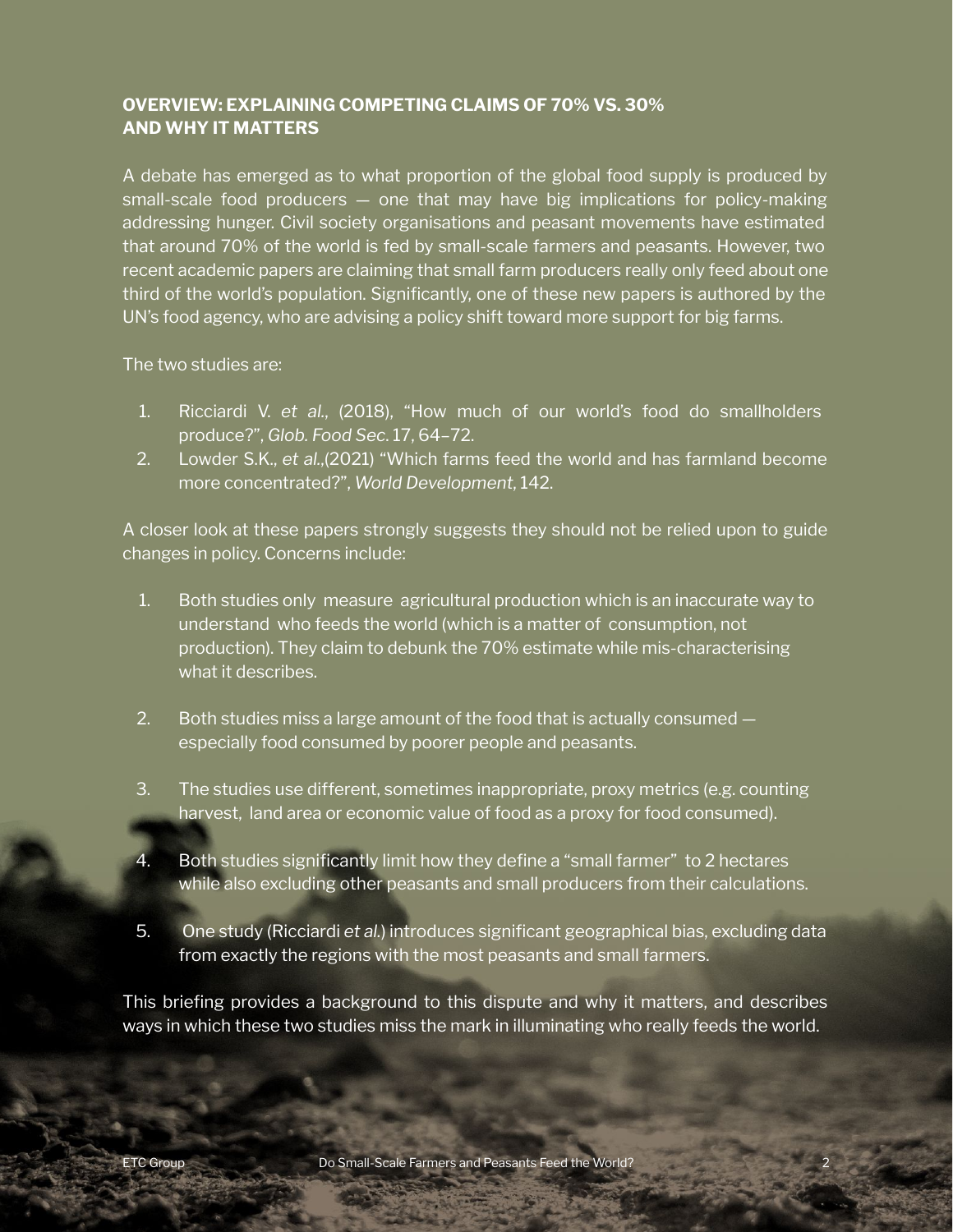#### **Introduction: Seventy percent or one-third?**

In a 2009 report titled 'Who Will Feed Us?', ETC Group first estimated that small farmers and other peasant producers are currently the main source of nutrition for approximately 70% of the world's population.<sup>1</sup> At the time, that figure challenged policymaker assumptions that it was big industrial farms that fed the world. The 70% estimate was subsequently re-calculated and re-checked by ETC Group in two further versions of their re-port (most recently in [2](#page-14-0)017).<sup>2</sup> It was broadly confirmed and supported through further work by GRAIN and others including the International Fund for Agricultural Development (IFAD) who estimated that small producers provide 80% of food in large parts of the developing world.<sup>3</sup> This '70%-80%' figure has since become widely quoted, including by United Nations agencies, as a statistical shorthand for the strong claim that small farmers feed the world.

Recently however a couple of academic studies have grabbed headlines by disputing this 70% figure with a very different conclusion. In particular, a recent 2018 publication by data scientist Vincent Ricciardi and his colleagues from the University of British Columbia (Ricciardi *et al.*) directly set out to debunk the 70% estimate using a data model built on formal crop production data. $4$  That study estimated the contribution of smallholders to be closer to only 30% of food supply. Another paper was released in 2021 (by Sarah K Lowder *et al.*), published as research from the UN Food and Agriculture Organization  $(FAO).<sup>5</sup>$  That study similarly concluded that small farmers only contribute about 35% of global food supplies.

#### **What is at stake? Policy assumptions**

The authors of both studies directly reject the claim that small farmers are the major source of global food security. Both papers in turn are now being mobilised by partisan commenters as well as newspaper fact-checkers $^6$  to strike from the record the claim that small farmers and peasants feed the world. For example, Our World In Data (OWID) is an Oxford-based 'data-as-policy' website run by neoliberal economist Max Roser (substantially funded by the Bill and Melinda Gates Foundation).<sup> $7$ </sup> OWID published an article in August 2021 titled "Smallholders produce one-third of the world's food, less than half of what many headlines claim".<sup>8</sup> It was penned by Hannah Ritchie, business manager of a biotech startup and former carbon market consultant, now based at Oxford's business school. The article uses the Ricciardi *et al.* study as a prop to trot out condescending tropes that smallholder farming is "gruelling work with poor returns" and that "a country cannot leave deep poverty behind when most of the population work as smallholder farmers."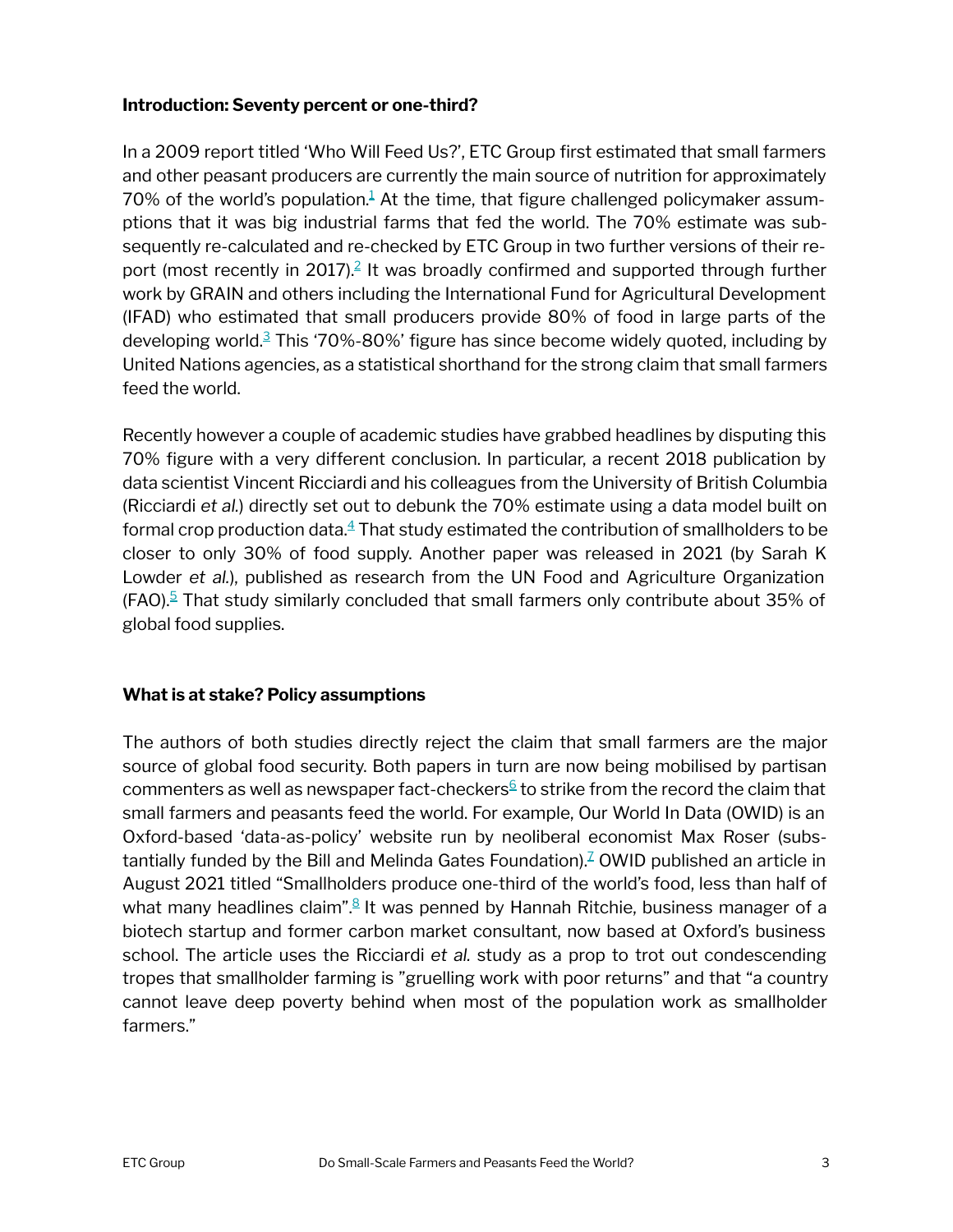Despite (or because of?) her antipathy towards peasant production, this OWID author clearly understands the policy significance of the '70%' estimate: "... it creates a misunderstanding" asserts Ritchie, " one that might convince us that a world of smallholder farmers is what we need. If they produced nearly all of the world's food, perhaps that is a future we would want to maintain. Second, it might make us concerned about the future of the global food system if countries move towards larger farms. As countries get richer, the average farm size tends to increase. If nearly all of the world's food came from small farms, perhaps we should be worried about this development".

What Ritchie presents as differences about big vs. small farms is actually a more consequential insight about two competing food systems models: the industrial food chain and the peasant food web (described below). Right now, the linear metaphor of the industrial food chain dominates decision-making about food to the point that many policymakers barely recognise the traditional webs of peasant food provisioning that exists (and pre-exists) alongside it. Over the past 80 years agribusiness has successfully built up a story in the popular imagination that the majority of the world obtains their food from the industrial food chain.

However, as many rural communities know, and ETC Group made visible with the 70% estimate, this industrial food chain story of global nutrition is wrong. In fact, the preexisting peasant food web likely still feeds the majority of the global population — particularly outside of the industrial North. This is especially apparent when you take into account the chain's inefficiency. As Ritchie acknowledges (but ideologically dismisses), this misunderstanding is consequential. If policymakers fully grasped the importance of the peasant web of food provision it would have profound implications for the future of policymaking and challenge our belief and investment in industrial agriculture.

Whether small or large producers feed the world therefore really matters in setting policy to battle global hunger. For this reason, a closer look at these two papers is warranted. That scrutiny reveals however that the way the new studies were designed and framed, the objects they count, the data they rely on and what they leave out systematically erases, obscures and distorts the real contributions to global food security made by small food producers – potentially skewing the final headline number considerably.

This is particularly concerning since one of these papers is from the Food and Agriculture Organization<sup>9</sup> and so may directly impact global food security policy. In fact, the FAO authors explicitly make a call for their report to prompt greater policy attention towards large farms in order to address future global food requirements. They claim (but don't substantiate) that food policy is currently too biased toward addressing smallholders.<sup>10</sup> In a letter to FAO, a group of civil society organisations argue against this policy call and observe that, by contrast, in many contexts, agricultural and food policy and investment is already framed overbearingly towards facilitating large scale food production and agribusiness — especially for trade and export.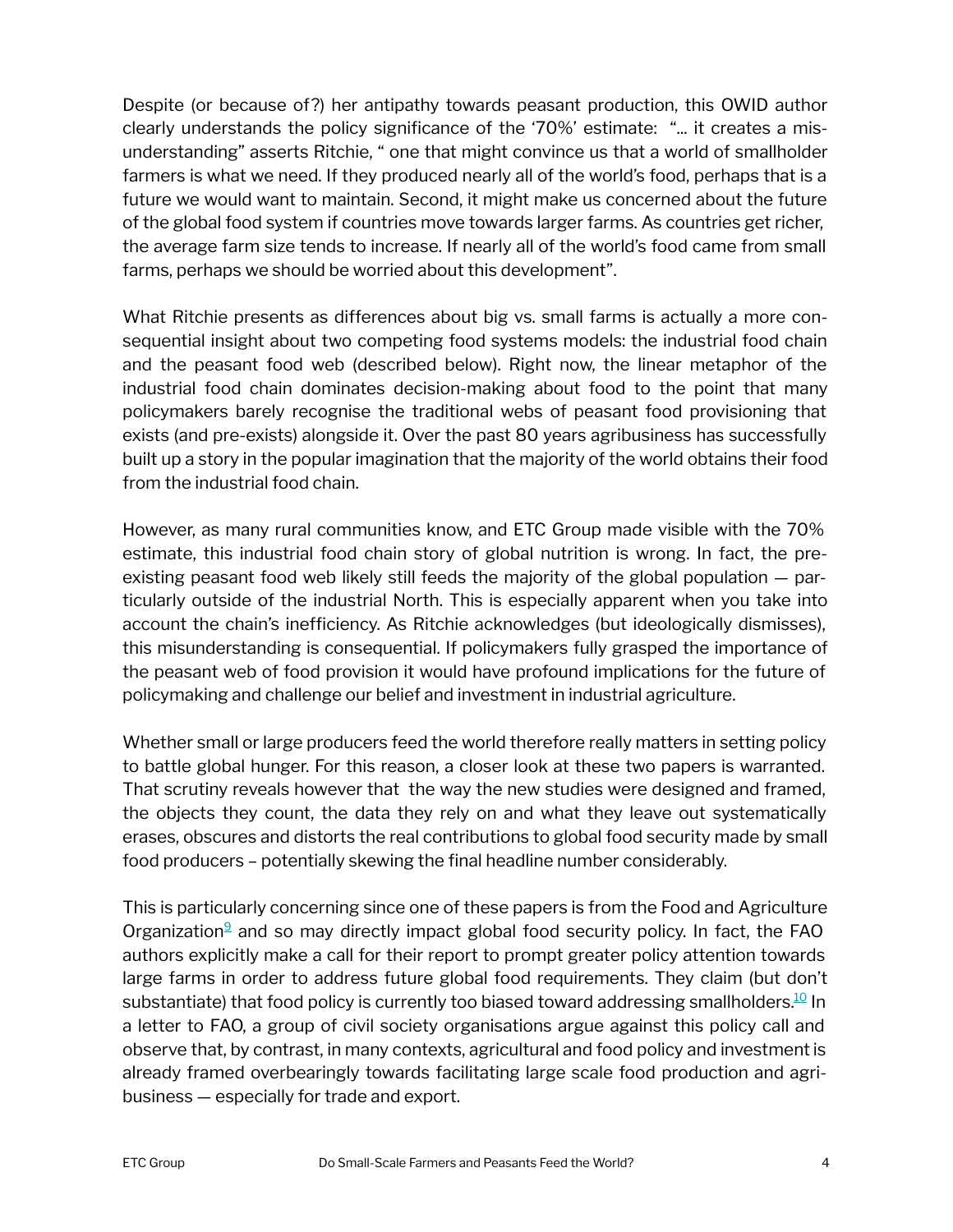In the end, with more careful scholarship, it may be that "70%" is not the exact number to describe the contribution of smallholders and peasants to upholding global food security — although ETC still stands strongly behind that estimate. It seems unlikely to us that 30- 35% is an accurate assessment.

Moreover, these figures only tell half the story. Equally as important is to accurately measure and assess the contributions of the large farms of the industrial food chain. The industrial chain should be rigorously evaluated to determine how many people that model really feeds at the end of the day as stacked up against the trillions of dollars of infrastructure, investment and the considerable health, environmental, and climate change costs associated with industrial farming. What is urgently needed is a common agreement on how to fairly recognise, count and assess not only who really feeds the world today (and at what cost) but more importantly who will be best able to keep feeding the world in an ever more uncertain and constrained future.

# **ASSESSING THE ONE-THIRD CLAIM: FIVE WAYS IN WHICH THE RICCIARDI AND FAO PAPERS DON'T STACK UP**

## **1. Mis-framing and debunking the wrong metric**

The FAO authors assert that "claims are often made that small farms are responsible for large shares of the world's food production" and conclude that their study shows such claims are "implausible." In a similar tone, Ricciardi *et al.* report their pre-existing incredulity towards the idea that small farmers feed the world $1/4$  and were particularly keen to present themselves in blogs and interviews as heroic data-driven mythbusters announcing in several ways that their study had disproved the common understanding that 70% of the world's food is "produced" by small farmers. In doing so, and from the very first line on their paper, they displayed a willful misinterpretation of the actual statistic they were supposedly debunking.

Both the FAO paper and Ricciardi's papers are about production. They are enquiries into what percentage of the world's total farm production basket is produced by smallholder farmers. Each tries to build data models to answer this question using formal sources of data. By contrast, the 70% estimate was never about overall production. When ETC Group first introduced the 70% estimate in 2009, it was more of a relative consumption claim. It did not count total production but instead tried to understand the relative importance for food security of two parallel food systems: the peasant food web and the industrial food chain. $12$ 

The industrial food chain is a linear sequence of economic links that run from production inputs to consumption outputs — sometimes described by agribusiness as 'the food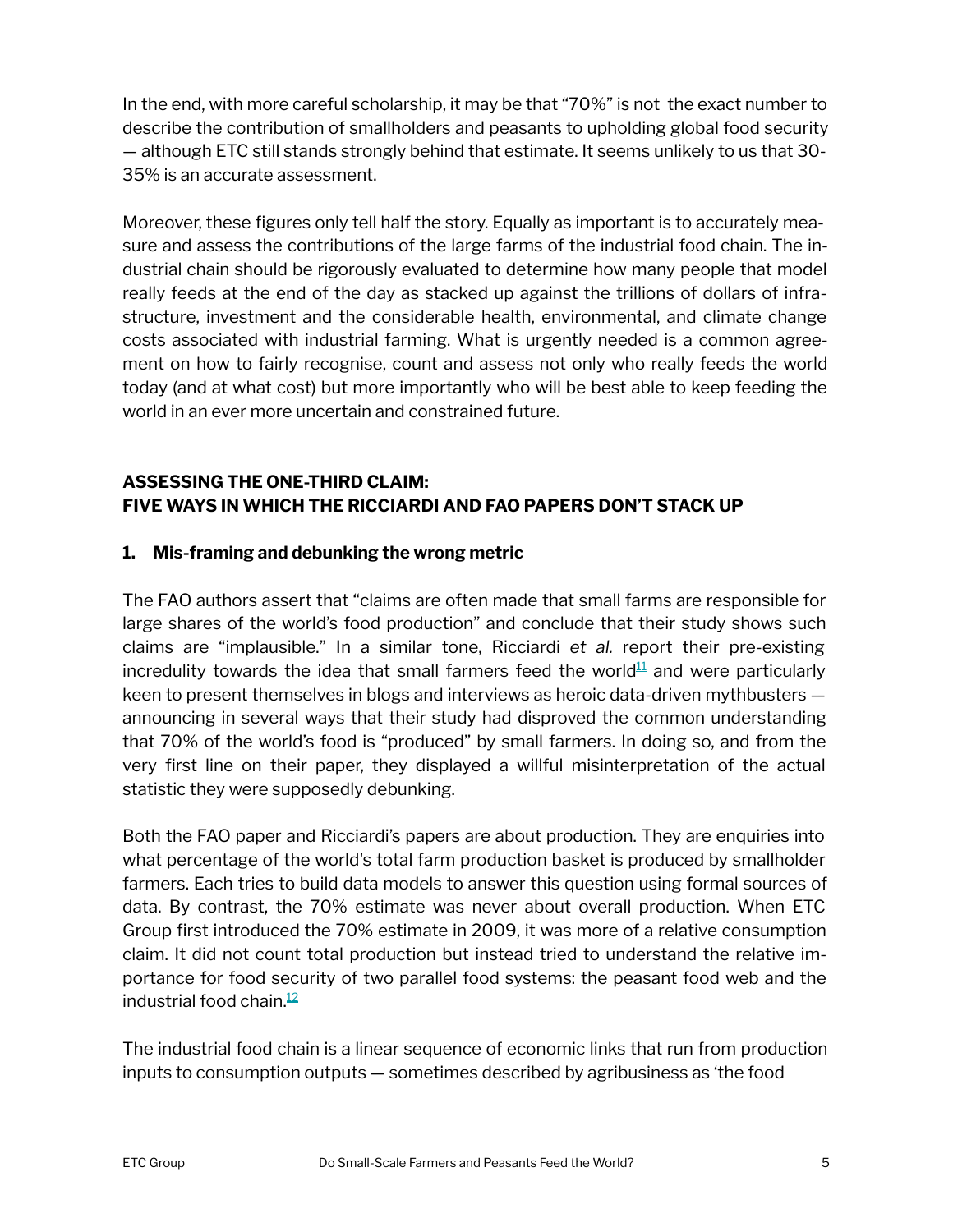value chain'. This model of food production arranged in commercial chains is the dominant concept in agricultural policy today. It is inextricably linked to the global market economy, as well as financial and political systems. The chain's food production methods tend to use external inputs which carry hidden costs as a result of their detrimental environmental, climate, extractive and public health effects.

The peasant food web describes an alternative food system model that exists alongside (and pre-dates) the idea of the industrial food value chain. It is a territorial food system composed of community relations between smallholder producers, usually family or women-led, including farmers, livestock-keepers, Indigenous Peoples, pastoralists, hunters, gatherers, fishers and urban and peri-urban producers. Those in these webs of relation may or may not grow all of their own food, trade with neighbours and sell the surplus in local markets. This web largely operates outside of global financial markets, may be unrecognised by formal trade surveys and often employs more agroecological production methods that are environmentally beneficial (or at least less harmful than the chain's).

The original 70% statistic in 'Who Will Feed Us?' was about estimating the relative importance of these two models to people's everyday nutrition. Specifically, that report claimed "Peasants feed at least 70% of the world's population" — i.e. that 70 percent of people draw their food provisions primarily from the food basket of the peasant food web, and not from the grocery stores and long links of the industrial food chain. To get to this number, ETC estimated the food provided by small and subsistence farmers and livestock keepers, combined it with other sources of peasant food (such as fishing, hunting and urban growing) and estimated how much of the global population's nutritional needs are met by that quantity of calories. We sought to describe from where people primarily obtained their nutrition and recognised that a lot of the calories produced by the industrial food chain are wasted or are not eaten. This 70% estimate referred therefore not only to how far smallholder farmers provide food and nutrition for themselves and their neighbours but also to how fishers, livestock keepers, hunters, gatherers and urban growers work together to make food available. It attempted to estimate not how much total food, calories or grains each system or scale of farming produced in bulk terms on the fields but rather which system actually fed the most people at the end of the day.

By the publication of the 2017 version of 'Who Will Feed Us?', the statistic, as presented, also claimed something even more nuanced: It now asserted that 70% of people 'depend on' the peasant food web. $\frac{13}{2}$  'Depend on' is a more subtle concept that tries to recognise how people obtain food from both systems. It can mean both that people 'mostly' get their food from the web and, more importantly, that in times of food stress — whether from famine, price spikes, social disruption or climate shocks — that it is the territorial systems of the peasant production web that keeps them fed and alive. It is a statistic about how to protect food security, resilience and nutrition in times of stress — not simply about bulk production of commodities.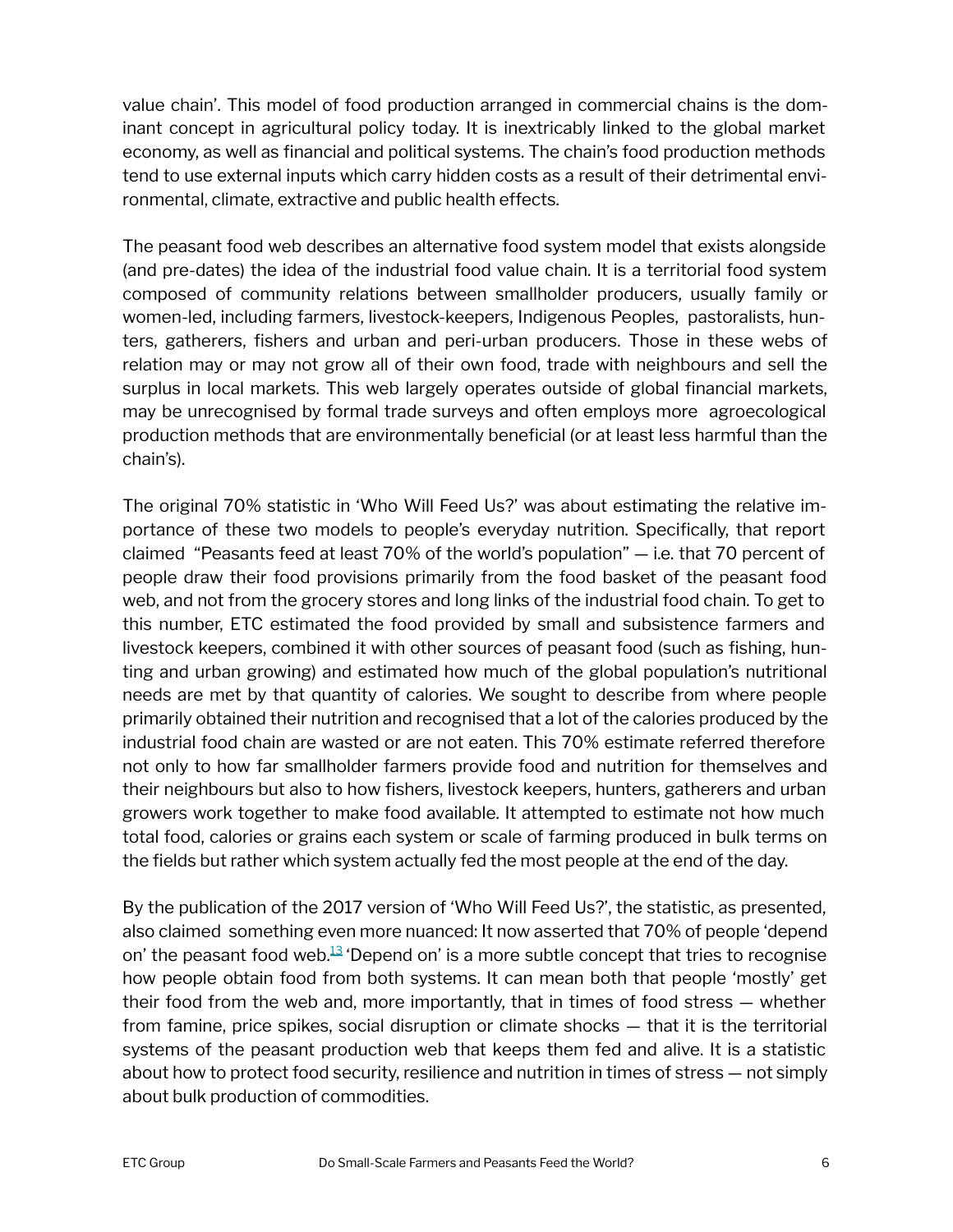#### **Calories Produced vs. Calories Delivered**

A key issue in understanding who feeds the world is the distinction between calories produced and calories delivered. Simply because a farming method produces a lot of calories, does not mean that those calories are going towards feeding people. Calories can be wasted or channeled into animal feed, biofuels, and other non-food uses, complicating how we assess methods for alleviating hunger. Emily Cassidy and her team studied this phenomenon across major agricultural countries. They found that in India, for example, 89% of produced crop calories went to feeding people during the study period. In Brazil, however, that number was 45%. In the United States, which produces the most gross calories out of any country studied, it was only 27%.

This brings us to the key question of how we define agricultural efficiency. Agricultural methods are often assessed for how efficiently they produce calories — how many tonnes they produce per hectare. But if we're looking to understand how to feed the world, it would make much more sense to assess the efficiency of methods based on how many calories are delivered to people per hectare, as Cassidy argues. Referring to calories produced alone, in the conversation about feeding people, is practically nonsensical if most of those calories are being diverted to other uses. It also is not useful if those calories are in effect overfeeding the same people — leading to diabetes and other metabolic diseases. The industrial food chain may produce a lot of net calories but if it only reaches and overfeeds the same small portion of the global population then the brute number of calories produced tells us little about which system actually delivers nutrition.

Neither Ricciardi or the FAO paper attempted to directly estimate the nutritional question of which calories or bushels of food produced actually feed people at the point of consumption. The Ricciardi paper (which counted calories — so had a nutrition tilt) used a model that was designed with some (but not enough) sensitivity towards this problem of how large amounts of produced calories never reach people. They excluded from their model crops meant for biofuel, industrial oils or wasted on farm and they accounted differently for grains fed to animals. But their model did not account for the 17 percent of food that is wasted higher up the industrial food chain at the retail, food service or household level.<sup>[14](#page-15-0)</sup> Nor did they account for the further 17% of calories that are overfeeding to the 'waist' alongside the problem of 'waste'.<sup>15</sup> The FAO paper also does not account for loss and waste or for overfeeding. Its methodology crudely determines the percentage value of food produced by small or large farmers based on overall agricultural land area held — a proxy metric which also does not discount non-food uses of that land (e.g. feed, oilseeds, biofuels) or even unfarmed land.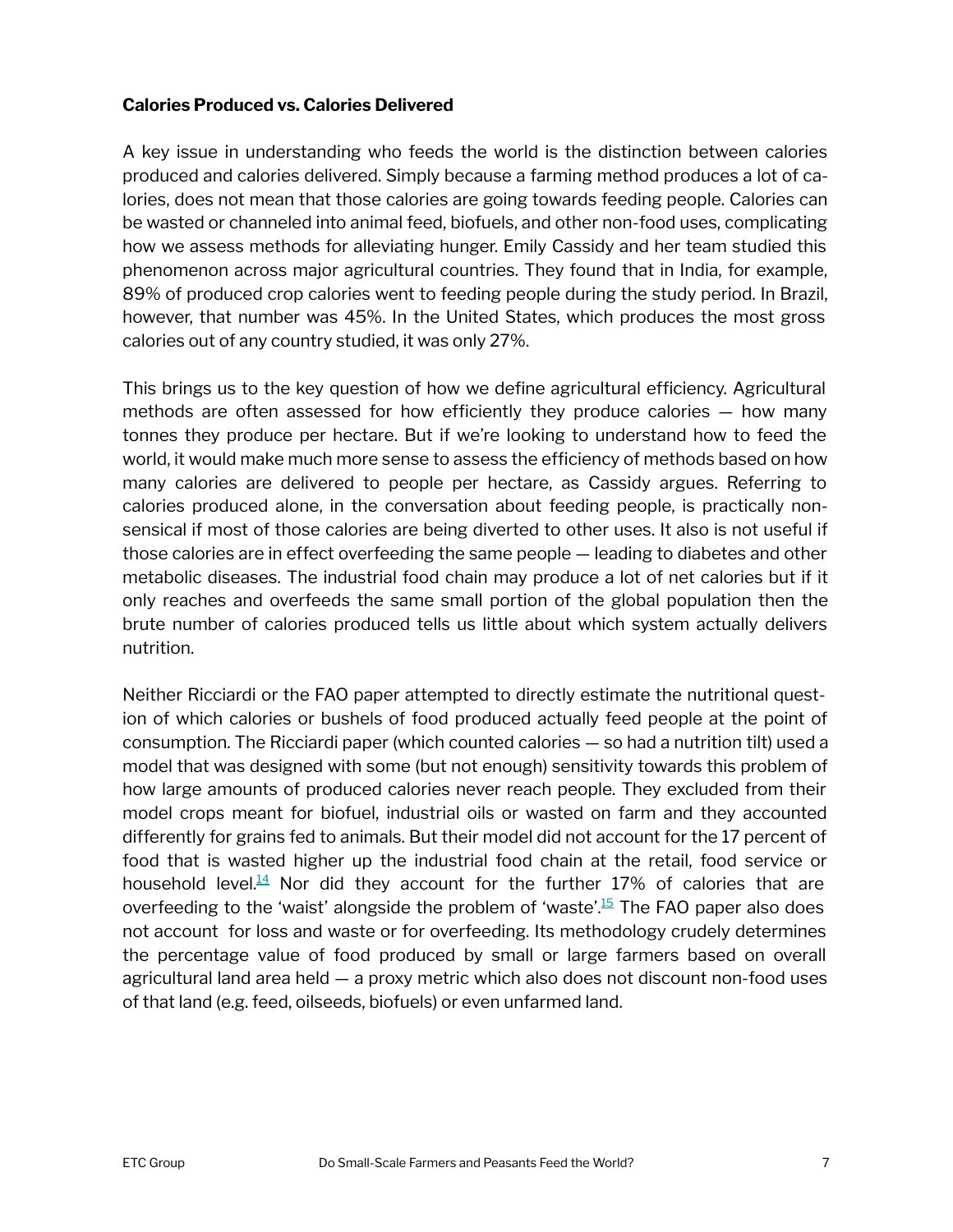#### **2. Missing 'Food' — Hiding harvests by limiting data**

Importantly, the original 70% figure attempted to make visible the whole food web that peasants rely on — including the food drawn from the sea and rivers by artisanal fishers, hunted on the savannah or in jungles as bush meat, picked at the margins of fields or in the forest and grown in the back gardens and empty land of cities and shanties. It is an estimate intended to encompass the uncounted food that migrant workers take home from the fields or that communities share in their collective gardens and milpas. All of these are sources of nutrition that go beyond the economic concept of 'smallholder farmer' used by Ricciardi and the FAO paper. That term at best only describes food grown and counted on land that is formally held by farmers (excluding the landless and in some national circumstances also possibly sharecroppers and tenants). In this way, the official market-based production statistics that the modellers relied upon "invisibilises" these other ways in which both rural and urban people feed themselves daily.

In its 2009 report ETC had tried to visibilise these additional sources by disaggregating the 70% figure to assert that small farmers produced 50% of food while noting that a further 20% of nutrition is sourced from these other aspects of the peasant food web (artisanal fisheries, hunting and gathering, urban production). Neither the Ricciardi paper nor the FAO paper address that other 20% of peasant food sources and in so doing likely miss a significant percentage of peasant nutrition from their calculations.

Even within the limited set of formal 'farming' data, a too-narrow focus on crops can leave out calorie-rich nutrition that comes from meat, eggs, dairy, fishing and seafood, hunted and gathered wild foods, food grown or raised for home use or shared with neighbours, and urban/peri-urban food production. For example, Ricciardi *et al.* tracked 154 key crops and vegetable types but left out all of the other categories mentioned above, thereby hiding a large part of the dinner bowl. While the model created by the University of British Columbia researchers accounted partially and indirectly for some calories from meat, dairy and eggs (when animals were fed with commercial grains), it excluded nutrition from pastoral grazing and animals fed from scraps or wild sources, as well as excluding hunted and gathered food, insects, fish, seafood etc.

The authors of the FAO study derived their dataset only from data on the aggregate value of all national food production found on 'agricultural holdings', the definition of which included crop and livestock production but did not include fish or seafood production unless those landholdings happened to also include crops and livestock.<sup>16</sup> In this way they actually departed from the wider descriptions by which the FAO has defined family farmers in the past,  $17$  erasing peasants from their model. They also erased fishers, pastoralists, and forest users from their definition of "small farmers". In some jurisdictions small landholdings for food production struggle to even be formally recognised as farms for statistical purposes. This definition of an 'agricultural holding' would for example exclude food from gardens, urban growing, allotments and communal production areas.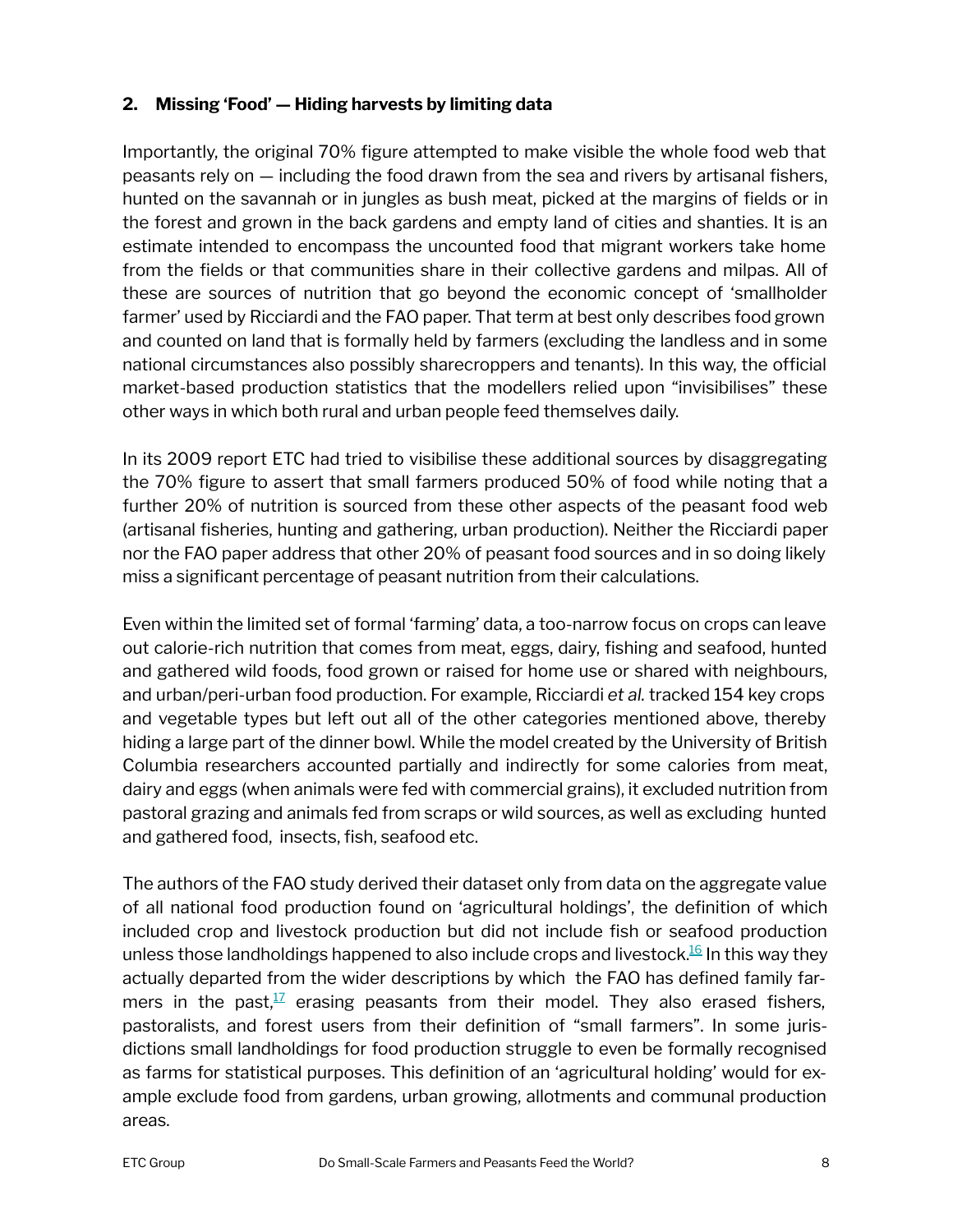#### **3. Mixed up metrics — What is being compared and counted? Calories? Land? Value?**

Even though both studies are trying to measure overall production of food and land with similar-sounding results, it is interesting to note that the FAO and Ricciardi studies count different units in different ways. Ricciardi *et al.* chose a methodology that first counted the harvest of different crops formally reported as produced on farms and then converted that into calories (a nutrition metric).

By contrast, the FAO study authors had an unusual way of assessing food production. They first looked at overall land area held by recognised agricultural units of different sizes (regardless of how much of that land grew food). They used this as a proxy to determine what percentage of national food production to allot to small versus large farmers and converted that as a percentage of overall "value of food production" reported as produced in that country. So, if 'large farmers' held 80% of agricultural land in a country (whether or not all that land grew food), the FAO authors choose to assume that they also were responsible for 80% of the net value of food produced in that country.

There are a number of problematic assumptions baked into this proxy methodology. First they equated overall agricultural landholding (a metric that includes "non-food" uses of land) with value of "food" produced. Again let's imagine large farmers formally hold 80% of land in a country. Even if those large farmers in that country were using all of their lands for biofuels, fiber crops, forestry, animal feed and other non-food uses this methodology would still report them as producing 80% of the 'food' in that country. Agricultural land may even not be in production but still counted as food producing. This is not so theoretical: Recent data shows that international investors acquired 33 million hectares for agricultural production since 2000, displacing huge numbers of small farmers and pastoralists, but 70% of these lands taken over have yet to be put into production.<sup>18</sup> Secondly, the FAO authors chose to assume that different farm sizes overall have equal yields per hectare. Therefore, if small farms cover a certain percentage of a country's land, then that must correspond to the percentage of food that small farmers produce. In other words in the FAO study, the land occupied by small farmers directly translates to the amount of food they supposedly produce.

This is likely a faulty assumption to make, because there is ample evidence, even some found strongly by Ricciardi and his team, that small farms are actually significantly much more productive than large farms — and they produce less waste. Specifically, Ricciardi *et al.* found that farms under two hectares devote a greater proportion of their production to food, while farms over 1000 hectares have the greatest proportion of post-harvest loss. They also found that "The smallest two farm size classes (0–1 hectare and 1–2 hectare) are the greatest contributors to global food production compared to all other classes."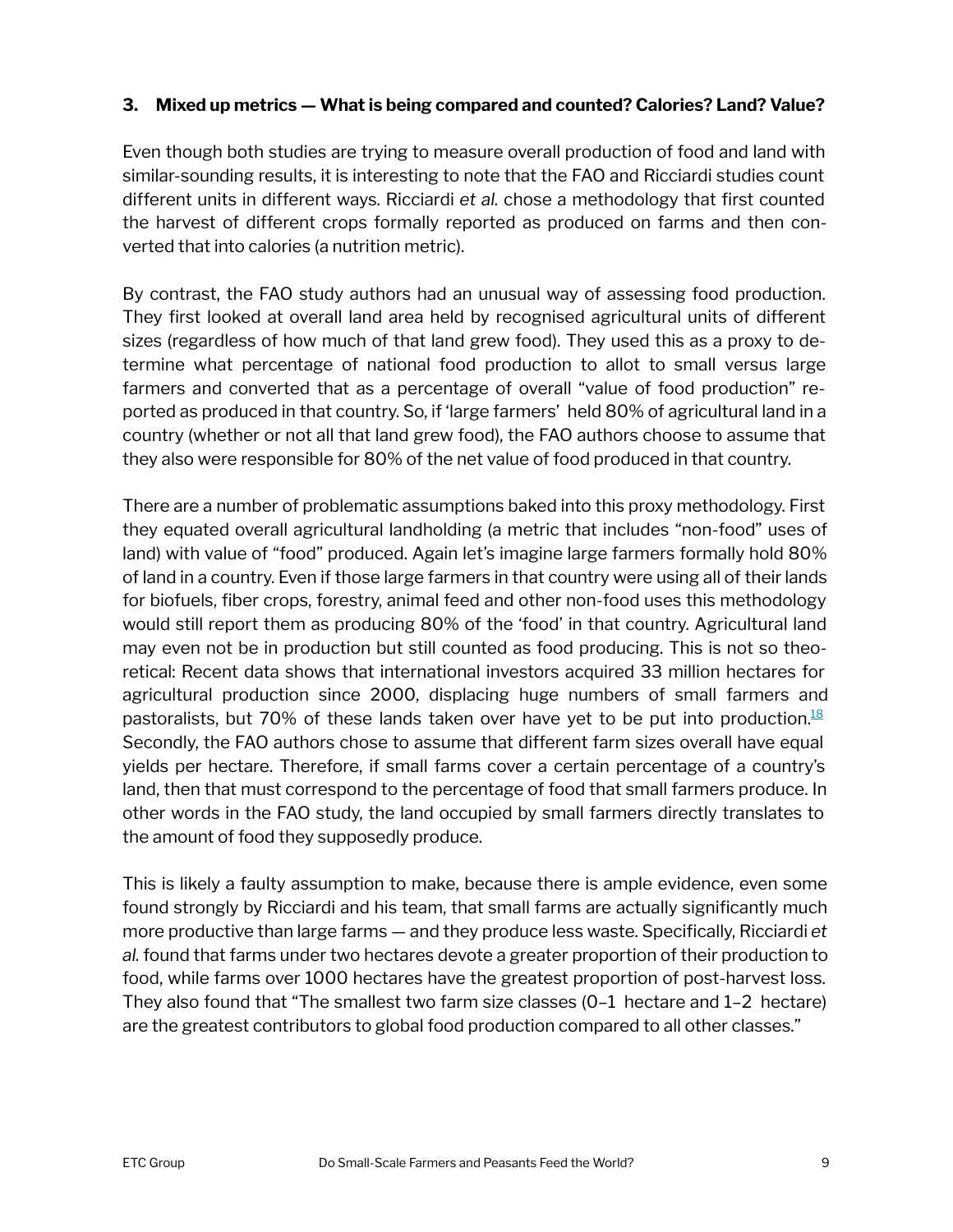The FAO study also problematically chose to measure overall national food production not in calories, bushels or nutritional units but in value — reflecting the economic price the food produced fetches in the marketplace. The value of food measure does exclude non-food agricultural produce but is a poor proxy for the amount of nutrition that food offers, let alone of what is ultimately consumed. Consider that some foods cost more per unit but may not be very nutritious (e.g. flavours or sweeteners). Those who are poor may eat cheaper (e.g. locally purchased) foods while expensive foodstuffs may go disproportionately to a small fraction of the global population. More importantly, a large amount of food that is consumed, especially by poorer communities and peasants does so outside of the formal market economy. Food produced by subsistence farming or sharing and barter among neighbours is an essential part of nutrition in the peasant food web but would not be captured by any formal national statistics measuring market "value" of food produced.

## **4. Who counts as a "small farmer"? Problematic thresholds**

What it means to be a small farmer or peasant differs according to culture, geography and national circumstance. To date, the term has often been self-selecting rather than imposed in policy settings. In an odd and very limiting decision, the model underlying the Ricciardi paper chose to uniformly define "small" farmers as those working on less than two hectares regardless of location or context. This is inconsistent, even from their own previous work. At least one of the Ricciardi authors (Navin Ramankutty) had recently co-published a paper that defined an agricultural holding under 2 ha as a "very small" farm and defined a "small" farm as between 2 and 5 hectares. $19$  The FAO paper also chose to define "small farms" as less than 2 ha. This despite the fact that the FAO held a global consultation on the metric of small farms in 2018 that rejected setting a universal threshold. The formal FAO position paper about defining "small producers" drafted by the FAO's chief statistician in 2017 had explored the reasonable possibility of 5 ha as a universal threshold but never mentioned 2 ha as appropriate.<sup>20</sup>

But as GRAIN's 2014 "Hungry for Land" dataset shows (and as the FAO chief statistician clearly explains in their paper on the topic), $21$  setting any universal definition ignores regional differences since many countries' governments define "small" differently, based on relevant contextual factors such as relative farm size, economic and cultural factors etc. GRAIN's data, using national-level definitions of "small," finds that the global average size for a "small" farm size is actually above 2 ha (2.2 ha) — meaning the Ricciardi study excluded the 'average' small farm and suggesting any meaningful universal threshold should be at least double that. GRAIN also found that average sizes of farms described as small are far higher in some regions such as Latin America, the Caribbean and North America. The average "smallholder farmer" in North America holds 67.6 ha of land and in Latin America and the Caribbean the average size of a small farm was found by GRAIN to be 9.7 ha.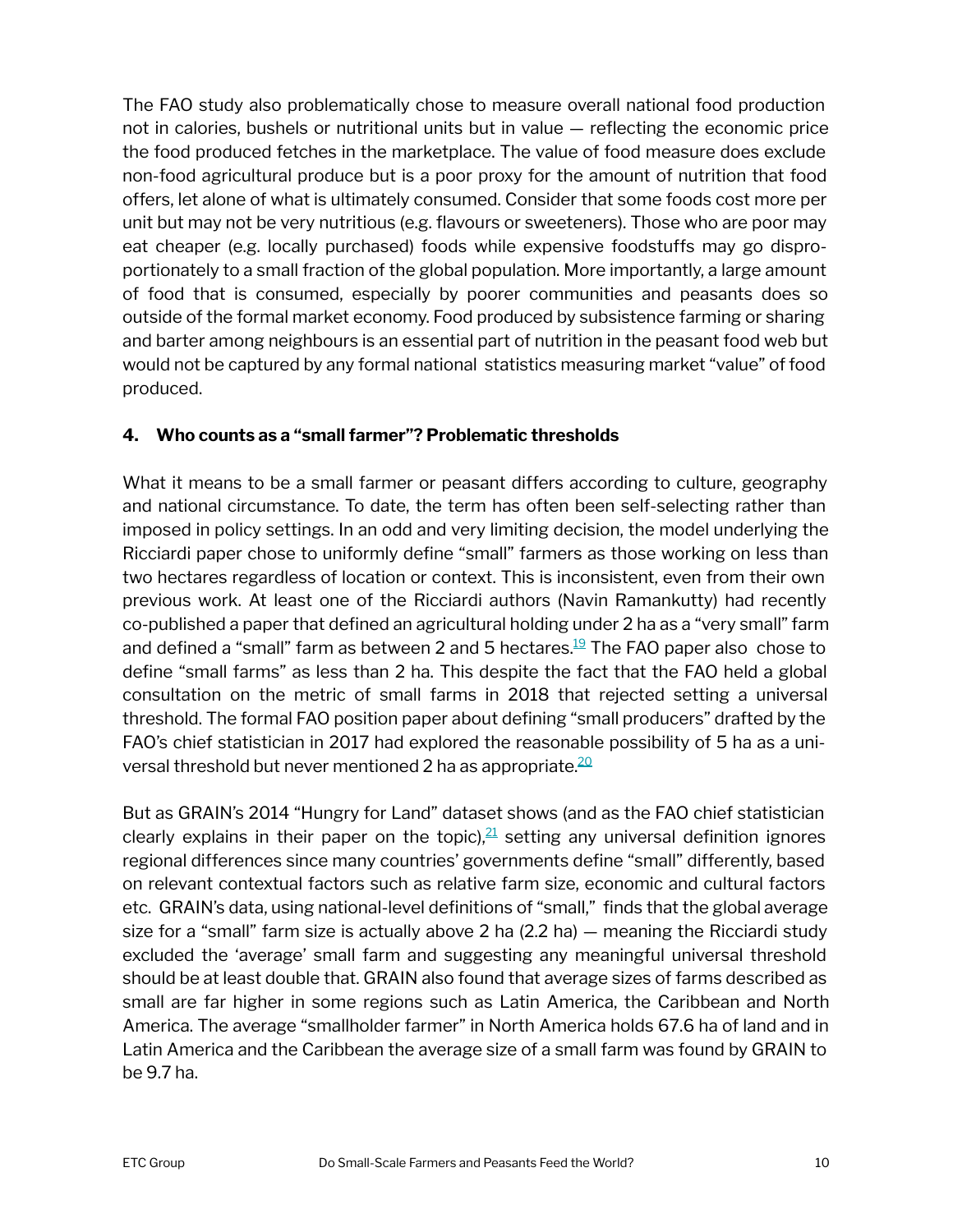Indeed most of the data that Ricciardi *et al.* use comes from countries that would consider the threshold for a "small" farm to be much higher than two hectares. Most of Ricciardi's dataset concerns European countries (see below) where a small farmer is usually defined not by size of landholding but by ESU (European Size Unit — an economic measure that represents a standard gross margin of EUR 1,200). One European country that does not use ESU's is Switzerland which defines small farms as anything under 20 ha — ten times larger than Ricciardi's threshold. In their Hungry for Land report, GRAIN found that the average size of a small farm in Europe was 2.2 ha. This suggests that Ricciardi *et al.* may have discounted over half of all the small farms in Europe and misclassified them as 'large'. This, in turn, represented over half of the countries in their sample.

It is instructive to notice what happens if Ricciardi *et al.* had followed the 5% threshold for "small" used by one of their own authors in a previous paper. Ricciardi's particular dataset (with all its limitations) showed that farms under five hectares produce closer to almost half of food calories (44-48%). That closely mirrors ETC's original estimate set out in the 2009 Who Will Feed Us? report that 50% of food comes from small farmer production.

A more accurate way of approaching this would have been to dispense with an arbitrary universal cut off and apply instead the national definitions of "small" farmers as determined by countries themselves.

## **5. Two-fifths reporting? Geographical bias and erasure**

Perhaps one of the most troubling aspects of the Ricciardi *et al.* study in particular is that, while it makes a bold global claim, it does so using a limited and tilted dataset. Ricciardi draws on a 55-country dataset, representing barely a quarter of all countries and two fifths of the global population. $^{22}$ 

Well over half of the countries (31 of them) are European countries. The rest include the USA, wealthier BRICS nations (Brazil, Russia, India, South Africa) and then a smattering of other countries — mostly from Latin America and Africa — including countries with stronger agribusiness sectors (e.g. Mexico, Nigeria, Columbia). As such, this sampling systematically excludes data from almost all of Asia, especially South East Asia, the Caribbean and the Pacific (including significantly China). There is only one island nation (Timor Leste) and only seven are from the UN's list of 46 'least developed countries'. By contrast the dataset boasts almost half (22) of the top 46 richest countries ranked by GDP.<sup>23</sup> This biases the data heavily towards describing farming situations in the Global North where peasant food production is, indeed, more marginal. The dataset does not accurately represent the world and certainly doesn't represent the Global South.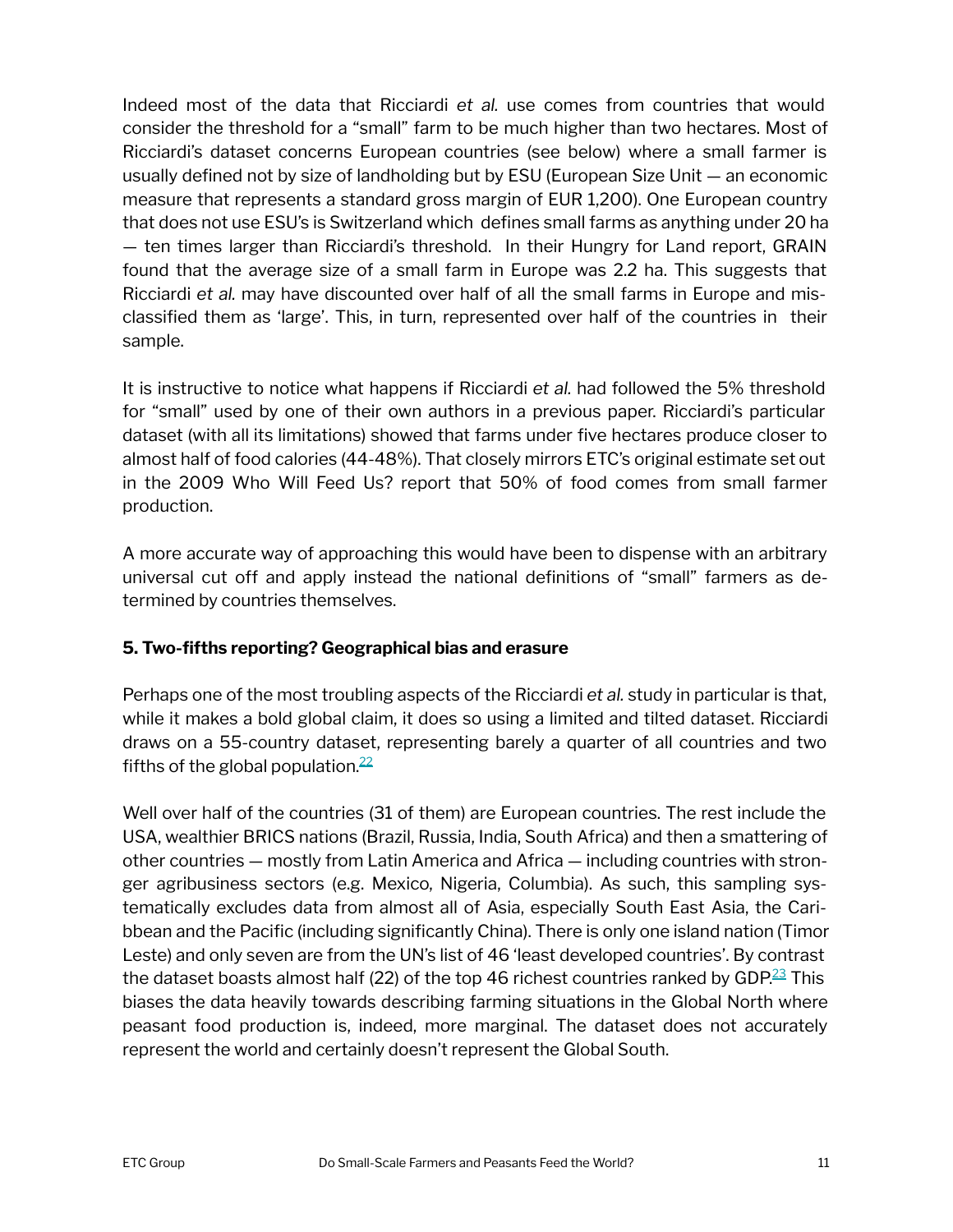This is significant because the omitted countries tell a very different story about smallholder production. For example, FAO reports that in China (accounting for almost one fifth of global population) small-scale producers produce 80% of food. In Latin America, 17 million smallholder farms produce 51% of the maize, 77% of the beans, and 61% of the potatoes consumed.<sup>[24](#page-15-0)</sup> Africa as a continent has about the same percentage of global population as China and there also it has been calculated that 80% of African food consumed is grown by peasant and small-scale farmers.<sup>25</sup> Further skewing results, several of the few non-industrialised countries that are sampled by Ricciardi *et al.* are those where calories from pastoralism, meat and dairy are important but are here rendered invisible by the sole focus on crops. (e.g. Mongolia, Kazakhstan, Tajikistan, Nigeria).

Ricciardi *et al.*, in their 2018 paper, discuss a different paper (Samberg *et al.*), <sup>26</sup> which used a larger Global South-biased dataset and a different methodology to conclude that 55% of food was produced by farmers with under five hectares of land (in line with ETC's original estimates). One of the authors on the Samberg paper is also a key author on the Ricciardi *et al.* paper and in that paper, published two years earlier, they concluded that their data showed that "in much of the developing world, food production on smallholder farms is not only a key facet of food security for the rural poor but also makes up the majority of production and underpins agricultural sustainability at national and regional scales".

In the Ricciardi *et al.* paper the authors even go so far as to acknowledge that if their updated methodology were applied to that earlier South-biased Samberg *et al.* dataset and it was described as a global sample dataset as theirs is, then 76% of food would be reported as coming from farms under five hectares. That is a very significant counterfinding which they mention but fail to account for.

If the point of enquiry is finding out which farming method will best mitigate world hunger it would be important to choose a dataset that includes or even emphasises the places with populations most vulnerable to hunger.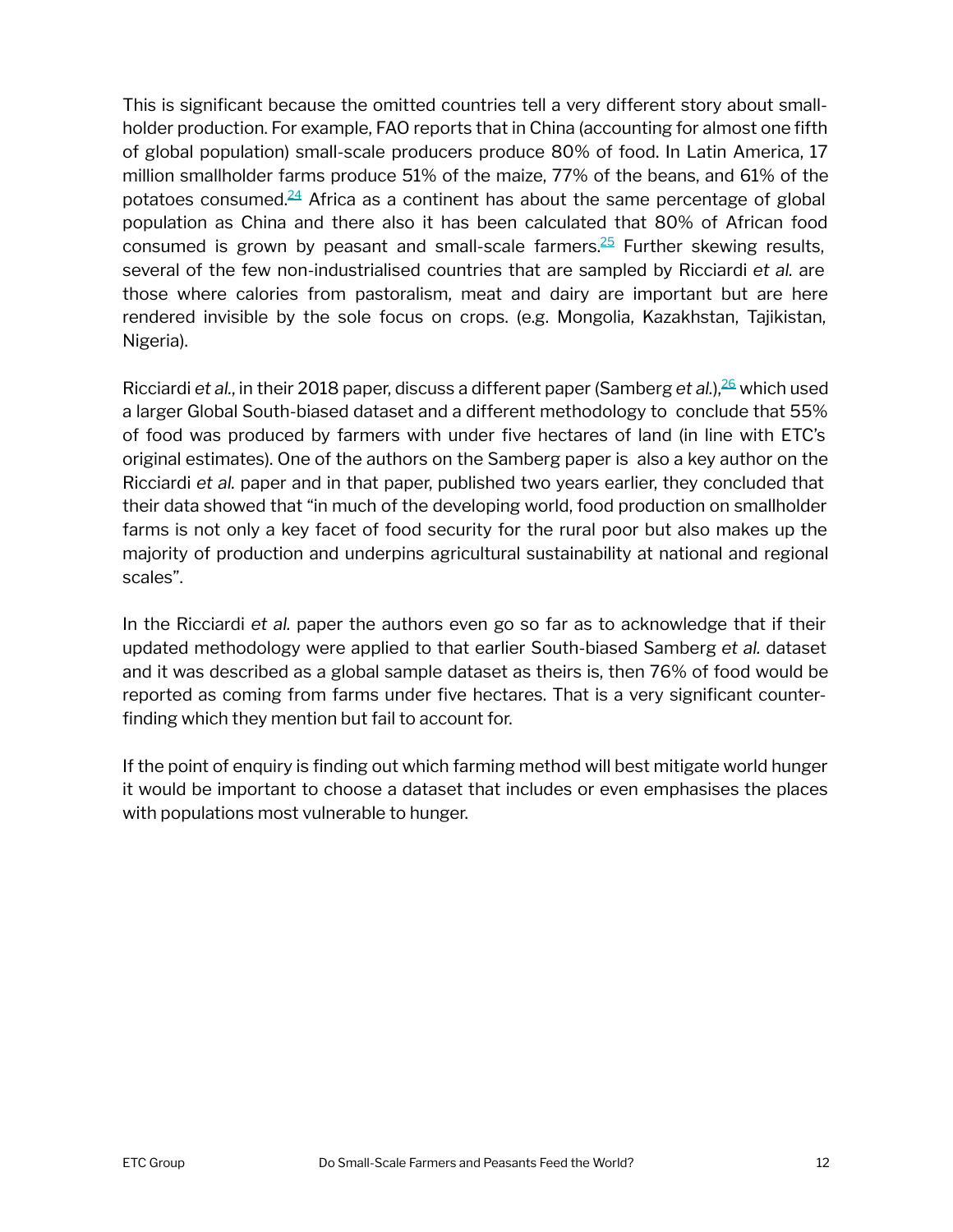#### **Conclusion**

Ricciardi and his team arrived at their conclusions through methodologies that systematically overlook and erase from record the food provisioning contributions of most smallholder farmers and other peasants. Their dataset was culled from a partial, northern-skewed sampling that unnecessarily restricted the definition of smallholders far beyond national definitions and to a threshold even their own authors had previously described as "very small". They also only paid attention to calories from crops. Given the limitations of their data, they vastly over-claimed in their headlines and didn't investigate their own counter-findings. Nor did they disprove the 70% estimate that they so zealously set out to overturn failing at the first hurdle to even understand or measure the same metric. While there are very important insights in that paper, their headline conclusions should not be relied upon to guide policy.

If the intention of the FAO paper by Lowder *et al.* was to understand the nutrition question about which farms actually feed the world (as their headline advertises) they set about it using the wrong methodology. To answer a consumption question they were mistaken to rely on production statistics, land area and value metrics — none of which measure nutrition. They excluded from view the fuller web of peasant production and provisioning, relied on land holding as a proxy metric for food production and value of food as a proxy for food consumed. They chose not to distinguish between different rates of efficiency between small and large producers. They also ignored the FAO's own guidance on how to define small farms. It is concerning that their study carries the imprimatur of the FAO and even goes as far as recommending that more policy attention should go to large farms. This deeply flawed study should not be the basis of policy changes at that institution.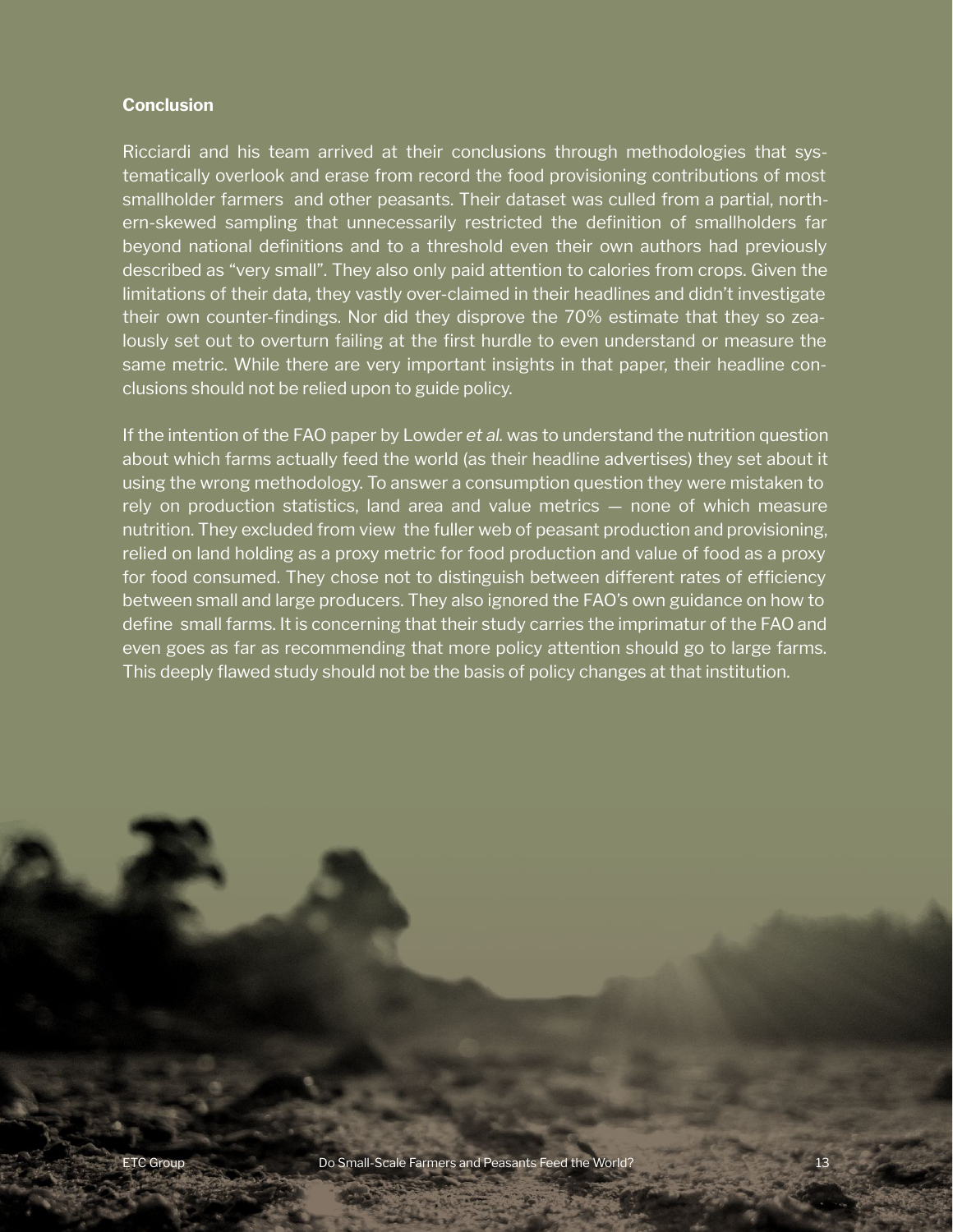Unfortunately, the headline-grabbing conclusions of both studies have had the effect of reinforcing an unhelpful myth: that small producers are neither productive nor effective at meeting global food and nutrition needs. This myth, as further mobilised by outlets such as Our World in Data, may encourage continued policy prioritisation for the industrial food chain while erasing or belittling the important contributions of peasants from the conversation.

Regrettably, by attempting to only narrowly 'myth-bust' the 70% estimate, the headlines failed to also interrogate the unsubstantiated claims simultaneously made by the industrial food system even though the studies produced useful data in that regard. We must ask why industrial agriculture continues to dominate policy-making spaces when we have growing amounts of data confirming its extreme inefficiency and environmental devastation, and its major contribution to greenhouse gas emissions, biodiversity erosion and negative health impacts.

Also, we must ask why there is so little investment in accurately gathering data to measure the exact contribution that small producers and peasants produce, when we have data showing their substantial efficiency, and capacity to produce food in ways that increase resilience?

These are all too important questions to get wrong. Going forward, more data collection, fair definitions, clarity about methodological weaknesses and choosing assumptions that do not erase nor belittle the contributions of peasants will move the conversation forward more productively.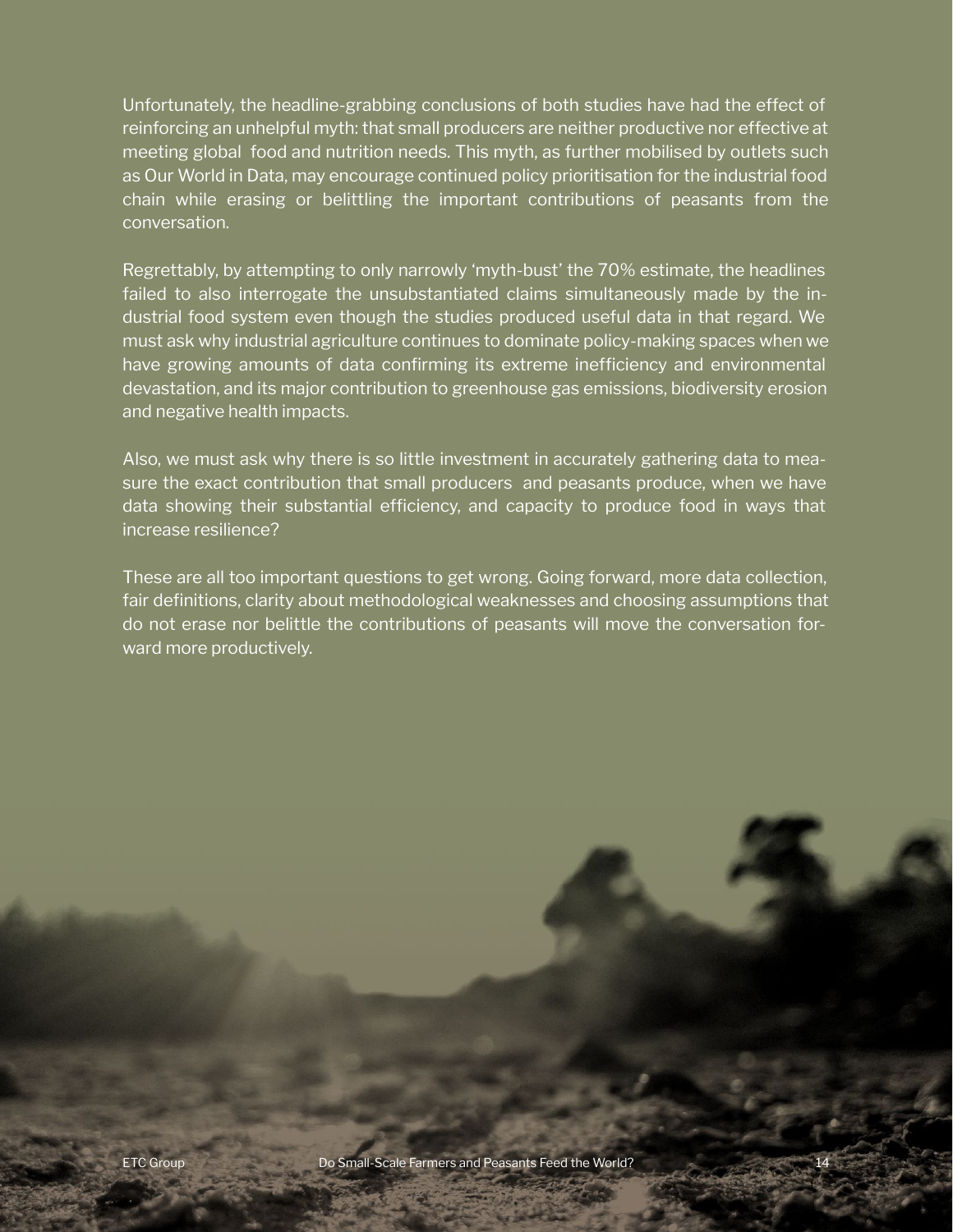#### <span id="page-14-0"></span>**Endnotes**

- 1. ETC Group (2009), "Who Will Feed Us? Questions for the Food and Climate Crises.", 1st Edition. Communiqué #102. Available online at: [https://www.etcgroup.org/sites/www.etcgroup.org/files/ETC\\_Who\\_Will\\_Feed\\_Us.pdf](https://www.etcgroup.org/sites/www.etcgroup.org/files/files/etc-whowillfeedus-english-webshare.pdf)
- 2. ETC Group (2014), "With Climate Chaos: Who Will Feed Us? The Industrial Food Chain or the Peasant Food Web?", 2nd Edition. Available online at: [https://www.etcgroup.org/sites/www.etcgroup.org/files/web\\_who\\_will\\_feed\\_us\\_with\\_notes\\_0.pdf](https://www.etcgroup.org/sites/www.etcgroup.org/files/web_who_will_feed_us_with_notes_0.pdf)
- 3. IFAD and UNEP (2013), "Smallholders, food security and the environment", International Fund for Agricultural Development (IFAD) and United Nations Environment Program (UNEP). Available online at: [https://www.ifad.org/documents/38714170/39135645/smallholders\\_report.pdf/133e8903-0204-4e7d-a780-b](https://www.ifad.org/documents/38714170/39135645/smallholders_report.pdf/133e8903-0204-4e7d-a780-bca847933f2e) [ca847933f2e](https://www.ifad.org/documents/38714170/39135645/smallholders_report.pdf/133e8903-0204-4e7d-a780-bca847933f2e)
- 4. Ricciardi V *et al.*, (2018), "How much of our world's food do smallholders produce?", *Glob. Food Sec. 17*, 64–72. Available online at: [https://www.researchgate.net/publication/325405959\\_How\\_much\\_of\\_the\\_world's\\_food\\_do\\_smallholders\\_pro](https://www.researchgate.net/publication/325405959_How_much_of_the_world) [duce](https://www.researchgate.net/publication/325405959_How_much_of_the_world)
- 5. Lowder S.K., *et al*.,(2021) "Which farms feed the world and has farmland become more concentrated?", *World Development*, 142. Available online at: <https://www.sciencedirect.com/science/article/pii/S0305750X2100067X>
- 6. For example on 23rd September an article written by authors from GRAIN And La Via Campesina for The Guardian (UK) Newspaper was published. While the manuscript as submitted referred to how 70% of the world was fed by small farmers, it was edited by fact-checkers to say 'one third'. The article now carries an editor's note. [https://www.theguardian.com/global-development/2021/sep/23/small-farmers-have-the-answer-to-feeding-th](https://www.theguardian.com/global-development/2021/sep/23/small-farmers-have-the-answer-to-feeding-the-world-why-isnt-the-un-listening) [e-world-why-isnt-the-un-listening](https://www.theguardian.com/global-development/2021/sep/23/small-farmers-have-the-answer-to-feeding-the-world-why-isnt-the-un-listening)
- 7. See: <https://ourworldindata.org/funding>
- 8. Ritchie, H. (2021) "Smallholders produce one-third of the world's food, less than half of what many headlines claim", *Our World in Data.* Available online at:<https://ourworldindata.org/smallholder-food-production>
- 9. All 3 authors are credited as "Food and Agriculture Organization of the United Nations, Rome, Italy" and the FAO put out a news release promoting the research headlined "Small family farmers produce a third of the world's food". Available online at: <u>https://www.fao.org/news/story/en/item/1395127/icode</u>/
- 10. *"However, to the extent that international organizations focus on what is happening at the lower end of the distribution, their attention may be diverted away from the state of medium and large scale farms which represent the vast majority of agricultural land. It would be difficult, if not impossible, to have an unbiased picture of the state of large scale and corporate agriculture if international organizations focus only on smallholders and small farms."* in [FAO 2021 report:](https://www.sciencedirect.com/science/article/pii/S0305750X2100067X) Lowder S.K., *et al*.,(2021) "Which farms feed the world and has farmland become more concentrated?", *World Development*, 142, p.p.4.
- 11. At a blog article on Springer Nature, Ramankutty (one of Ricciardi *et al.* authors) explains how the paper was driven by his incredulity that small farmers could feed 70% of the world :*"She had read that smallholders produce 70% of the world's food and wondered how that was known and what the implications were. I was astounded by that statistic. My work involves mapping the world's agricultural land use, and knowing that nearly 50% of the world's land is in wheat, maize, rice, and soy, I couldn't imagine how this could be possible."* Ramankutty, Navin, "Are Small Farms Better?", Sustainability Community, *Springer Nature,* 26 March 2021. Available online at[:](https://sustainabilitycommunity.springernature.com/posts/are-small-farms-better) <https://sustainabilitycommunity.springernature.com/posts/are-small-farms-better>
- 12. For more descriptions of the Peasant Food Web and Industrial Food Chain see: ETC Group (2017), "With climate chaos: Who will feed us?", 3rd Edition. Available online at: <https://www.etcgroup.org/sites/www.etcgroup.org/files/files/etc-whowillfeedus-english-webshare.pdf>
- 13. "Where do most people get their food", in ETC Group (2017), "With climate chaos: Who will feed us?", 3<sup>rd</sup> Edition, p.p. 12. Available online at: <https://www.etcgroup.org/sites/www.etcgroup.org/files/files/etc-whowillfeedus-english-webshare.pdf> available to consumers in 2019, went into the waste bins of households, retailers, restaurants and other food services. See: <https://www.fao.org/platform-food-loss-waste/news/detail/en/c/1378973/>
- 15. "What does the Chain cost?" in ETC Group (2017), "With climate chaos: Who will feed us?", 3<sup>rd</sup> Edition, p. 40. Available online at[:](https://www.etcgroup.org/sites/www.etcgroup.org/files/files/etc-whowillfeedus-english-webshare.pdf) <https://www.etcgroup.org/sites/www.etcgroup.org/files/files/etc-whowillfeedus-english-webshare.pdf>